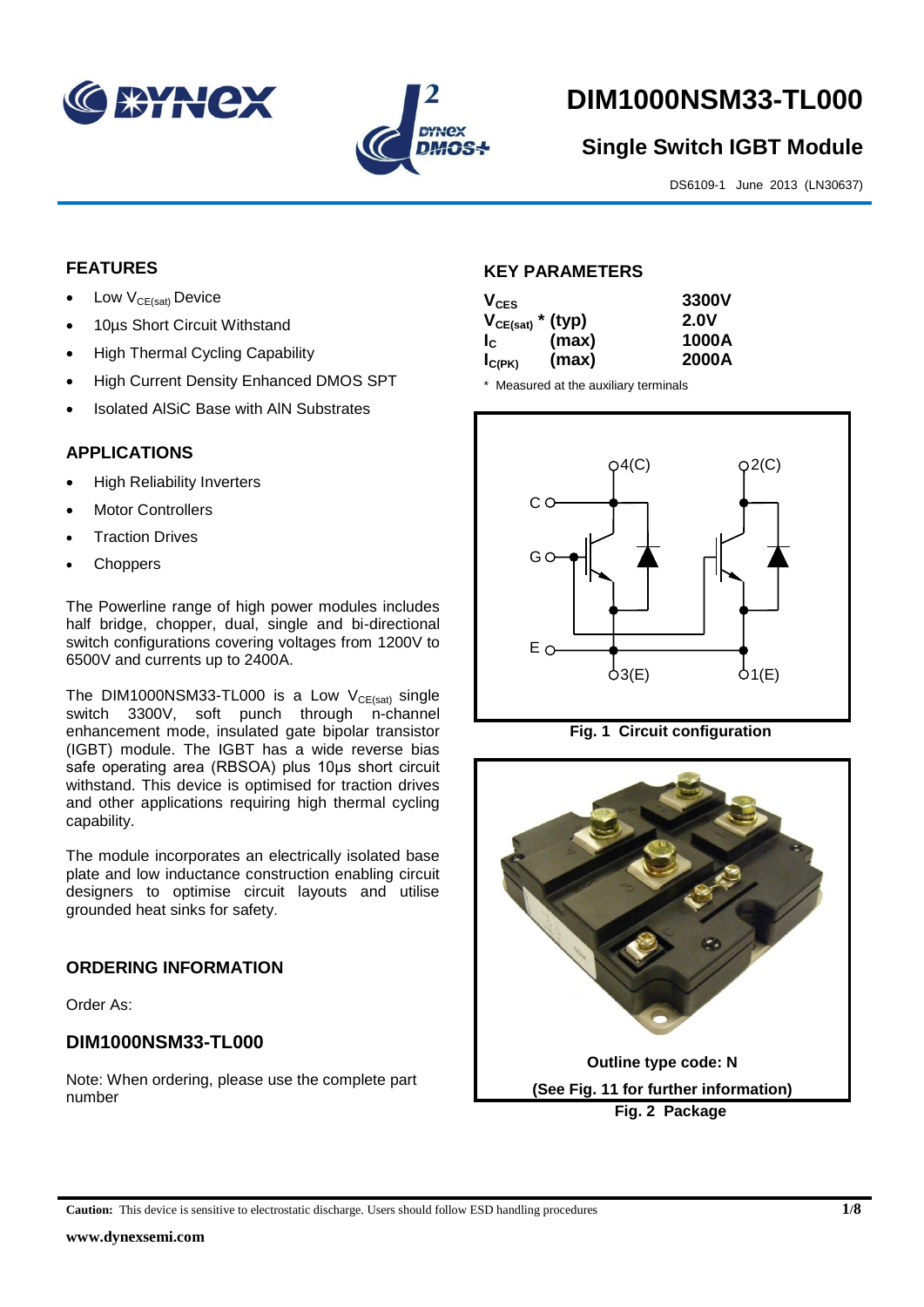# **ABSOLUTE MAXIMUM RATINGS**

Stresses above those listed under 'Absolute Maximum Ratings' may cause permanent damage to the device. In extreme conditions, as with all semiconductors, this may include potentially hazardous rupture of the package. Appropriate safety precautions should always be followed. Exposure to Absolute Maximum Ratings may affect device reliability.

#### **Tcase = 25°C unless stated otherwise**

| Symbol           | <b>Parameter</b>                  | <b>Test Conditions</b>                                   | Max. | <b>Units</b> |
|------------------|-----------------------------------|----------------------------------------------------------|------|--------------|
| $V_{CES}$        | Collector-emitter voltage         | $V_{GE} = 0V$                                            | 3300 | V            |
| $V_{GES}$        | Gate-emitter voltage              |                                                          | ±20  | V            |
| $I_{\rm C}$      | Continuous collector current      | $T_{\text{case}} = 115^{\circ}C$                         | 1000 | A            |
| $I_{C(PK)}$      | Peak collector current            | 1ms, $T_{\text{case}} = 140^{\circ}$ C                   | 2000 | A            |
| $P_{\text{max}}$ | Max. transistor power dissipation | $T_{\text{case}} = 25^{\circ}C$ , $T_i = 150^{\circ}C$   | 10.4 | kW           |
| $I^2t$           | Diode $I^2t$ value                | $V_R = 0$ , $t_p = 10$ ms, $T_i = 125$ °C                | 320  | $kA^2s$      |
| $V_{\sf isol}$   | Isolation voltage - per module    | Commoned terminals to base plate.<br>AC RMS, 1 min, 50Hz | 6000 | V            |
| $Q_{PD}$         | Partial discharge - per module    | IEC1287, $V_1 = 3500V$ , $V_2 = 2600V$ , 50Hz RMS        | 10   | рC           |

# **THERMAL AND MECHANICAL RATINGS**

| Internal insulation material:     | AIN              |
|-----------------------------------|------------------|
| Baseplate material:               | <b>AISiC</b>     |
| Creepage distance:                | 33mm             |
| Clearance:                        | 20 <sub>mm</sub> |
| CTI (Comparative Tracking Index): | >600             |

| Symbol                       | <b>Parameter</b>                                      | <b>Test Conditions</b>                        | Min   | Typ. | <b>Max</b> | <b>Units</b>    |
|------------------------------|-------------------------------------------------------|-----------------------------------------------|-------|------|------------|-----------------|
| $R_{th(j-c)}$                | Thermal resistance - transistor                       | Continuous dissipation -<br>junction to case  |       | ۰    | 12         | °C/kW           |
| $R_{th(i-c)}$                | Thermal resistance - diode                            | Continuous dissipation -<br>junction to case  |       | ۰    | 24         | °C/kW           |
| $R_{th(c-h)}$                | Thermal resistance – case to heatsink<br>(per module) | Mounting torque 5Nm<br>(with mounting grease) |       |      | 8          | °C/kW           |
| $\mathsf{T}_{\mathsf{i}}$    | Junction temperature                                  | Transistor                                    |       | ۰    | 150        | $^{\circ}C$     |
|                              |                                                       | Diode                                         |       | -    | 150        | $\rm ^{\circ}C$ |
| ${\mathsf T}_{\textsf{stg}}$ | Storage temperature range                             |                                               | $-40$ | ۰    | 125        | $\rm ^{\circ}C$ |
|                              |                                                       | Mounting - M6                                 |       |      | 5          | Nm              |
|                              | Screw torque                                          | Electrical connections - M4                   |       | ۰    | 2          | Nm              |
|                              |                                                       | Electrical connections - M8                   |       |      | 10         | Nm              |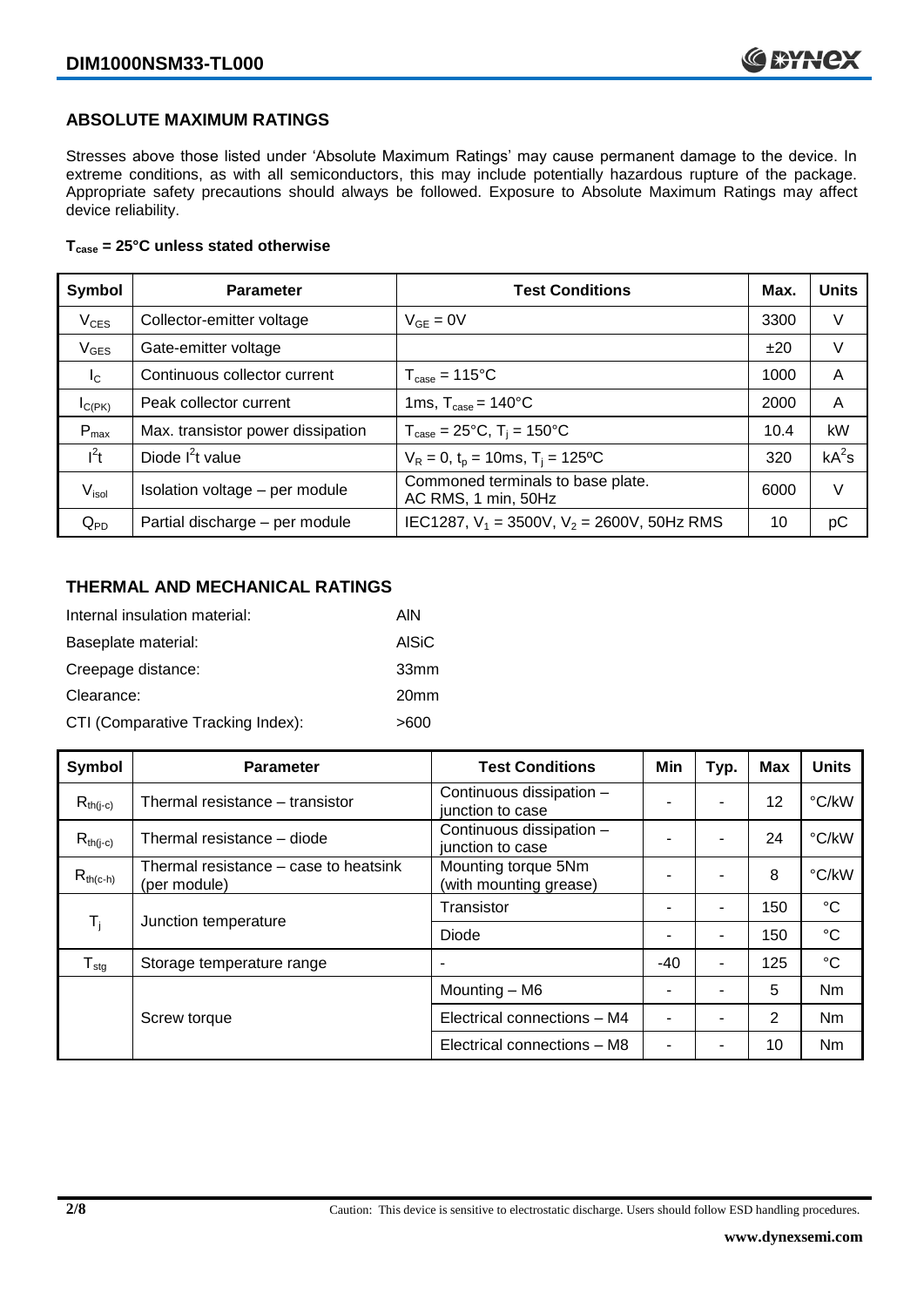# **ELECTRICAL CHARACTERISTICS**

### **Tcase = 25°C unless stated otherwise.**

| <b>Symbol</b>      | <b>Parameter</b>                        | <b>Test Conditions</b>                                                                                                                                 | Min | <b>Typ</b> | <b>Max</b> | <b>Units</b> |
|--------------------|-----------------------------------------|--------------------------------------------------------------------------------------------------------------------------------------------------------|-----|------------|------------|--------------|
|                    |                                         | $V_{GE} = 0V$ , $V_{CE} = V_{CES}$                                                                                                                     |     |            | 4          | mA           |
| $I_{\text{CES}}$   | Collector cut-off current               | $V_{GE} = 0V$ , $V_{CE} = V_{CES}$ , $T_{case} = 125$ °C                                                                                               |     |            | 60         | mA           |
|                    |                                         | $V_{GE}$ = 0V, $V_{CE}$ = $V_{CES}$ , $T_{case}$ = 150°C                                                                                               |     |            | 100        | mA           |
| $I_{\text{GES}}$   | Gate leakage current                    | $V_{GE} = \pm 20V$ , $V_{CE} = 0V$                                                                                                                     |     |            | 1          | μA           |
| $V_{GE(TH)}$       | Gate threshold voltage                  | $I_C = 80$ mA, $V_{GE} = V_{CE}$                                                                                                                       |     | 5.7        |            | $\vee$       |
|                    |                                         | $V_{GE}$ = 15V, $I_C$ = 1000A                                                                                                                          |     | 2.0        |            | $\vee$       |
| $V_{CE(sat)}$      | Collector-emitter saturation<br>voltage | $V_{GE}$ = 15V, I <sub>C</sub> = 1000A, T <sub>i</sub> = 125°C                                                                                         |     | 2.6        |            | $\vee$       |
|                    |                                         | $V_{GE}$ = 15V, $I_C$ = 1000A, $T_i$ = 150°C                                                                                                           |     | 2.8        |            | $\vee$       |
| $I_F$              | Diode forward current                   | DC                                                                                                                                                     |     | 1000       |            | A            |
| $I_{FM}$           | Diode maximum forward current           | $t_p = 1$ ms                                                                                                                                           |     | 2000       |            | A            |
|                    |                                         | $I_F = 1000A$                                                                                                                                          |     | 2.4        |            | $\vee$       |
| $V_F$ <sup>†</sup> | Diode forward voltage                   | $I_F = 1000A$ , $T_i = 125^{\circ}C$                                                                                                                   |     | 2.5        |            | $\vee$       |
|                    |                                         | $I_F = 1000A$ , $T_i = 150^{\circ}C$                                                                                                                   |     | 2.4        |            | $\vee$       |
| $C_{\text{ies}}$   | Input capacitance                       | $V_{CE} = 25V$ , $V_{GE} = 0V$ , $f = 1MHz$                                                                                                            |     | 170        |            | nF           |
| $Q_{q}$            | Gate charge                             | $±15V$ Including external C <sub>ge</sub>                                                                                                              |     | 17         |            | $\mu$ C      |
| $C_{res}$          | Reverse transfer capacitance            | $V_{CE} = 25V$ , $V_{GE} = 0V$ , $f = 1MHz$                                                                                                            |     | 4          |            | nF           |
| $L_M$              | Module inductance                       |                                                                                                                                                        |     | 15         |            | nH           |
| $R_{INT}$          | Internal resistance                     |                                                                                                                                                        |     | 135        |            | $\mu\Omega$  |
| SC <sub>Data</sub> | Short circuit current, I <sub>SC</sub>  | $T_i = 150^{\circ}C$ , $V_{CC} = 2500V$<br>$t_p \le 10 \mu s$ , $V_{GE} \le 15V$<br>$V_{CE \text{ (max)}} = V_{CES} - L^* \times dl/dt$<br>IEC 60747-9 |     | 3700       |            | A            |

# **Note:**

 $^\dagger$  Measured at the auxiliary terminals

 $\check{}$  L is the circuit inductance + L<sub>M</sub>

**Caution:** This device is sensitive to electrostatic discharge. Users should follow ESD handling procedures **3/8**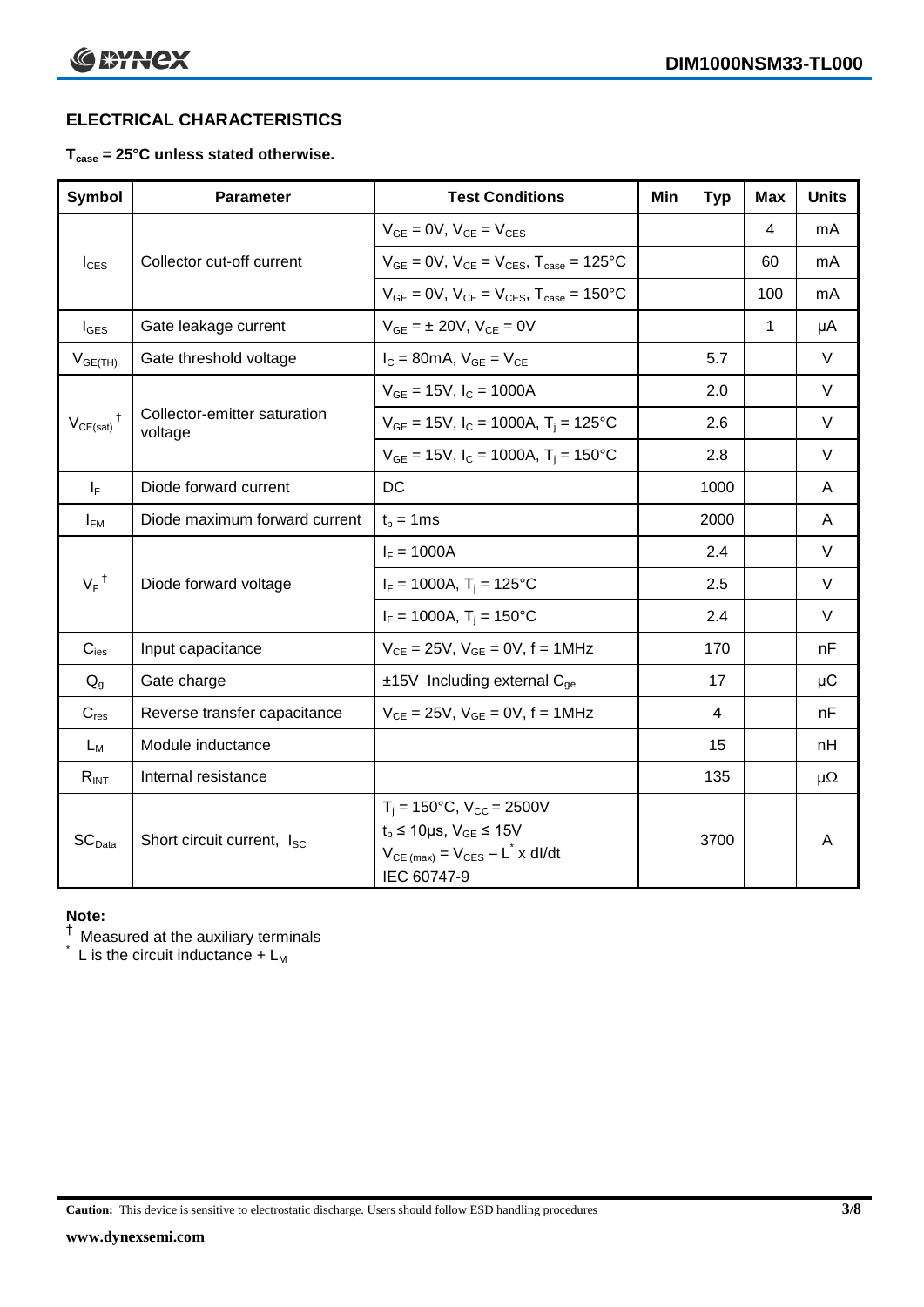# **ELECTRICAL CHARACTERISTICS**

**Tcase = 25°C unless stated otherwise**

| Symbol              | <b>Parameter</b>               | <b>Test Conditions</b>                              | Min | Typ. | <b>Max</b> | <b>Units</b> |
|---------------------|--------------------------------|-----------------------------------------------------|-----|------|------------|--------------|
| $t_{d(\text{off})}$ | Turn-off delay time            | $I_c = 1000A$                                       |     | 2700 |            | ns           |
| Ţt                  | Fall time                      | $V_{GF} = \pm 15V$                                  |     | 610  |            | ns           |
| $E_{OFF}$           | Turn-off energy loss           | $V_{CF} = 1800V$                                    |     | 2500 |            | mJ           |
| $t_{d(on)}$         | Turn-on delay time             | $R_{G(ON)} = 2.7\Omega$<br>$R_{G(OFF)} = 2.2\Omega$ |     | 960  |            | ns           |
| t,                  | Rise time                      | $C_{qe} = 220nF$                                    |     | 430  |            | ns           |
| $E_{ON}$            | Turn-on energy loss            | $L_s \sim 100nH$                                    |     | 1600 |            | mJ           |
| $Q_{rr}$            | Diode reverse recovery charge  | $I_F = 1000A$                                       |     | 570  |            | $\mu$ C      |
| $I_{rr}$            | Diode reverse recovery current | $V_{CF} = 1800V$                                    |     | 620  |            | A            |
| $E_{rec}$           | Diode reverse recovery energy  | $dl_F/dt = 2700A/\mu s$                             |     | 670  |            | mJ           |

#### **Tcase = 125°C unless stated otherwise**

| Symbol              | <b>Parameter</b>               | <b>Test Conditions</b>                              | Min | Typ. | <b>Max</b> | <b>Units</b> |
|---------------------|--------------------------------|-----------------------------------------------------|-----|------|------------|--------------|
| $t_{d(\text{off})}$ | Turn-off delay time            | $I_c = 1000A$                                       |     | 2750 |            | ns           |
| τŧ                  | Fall time                      | $V_{GF} = \pm 15V$                                  |     | 590  |            | ns           |
| $E_{OFF}$           | Turn-off energy loss           | $V_{CE} = 1800V$                                    |     | 2700 |            | mJ           |
| $t_{d(on)}$         | Turn-on delay time             | $R_{G(ON)} = 2.7\Omega$<br>$R_{G(OFF)} = 2.2\Omega$ |     | 1000 |            | ns           |
| t,                  | Rise time                      | $C_{qe} = 220nF$                                    |     | 460  |            | ns           |
| $E_{ON}$            | Turn-on energy loss            | $L_s \sim 100nH$                                    |     | 2050 |            | mJ           |
| $Q_{rr}$            | Diode reverse recovery charge  | $I_F = 1000A$                                       |     | 930  |            | μC           |
| $I_{rr}$            | Diode reverse recovery current | $V_{CE} = 1800V$                                    |     | 775  |            | A            |
| $E_{rec}$           | Diode reverse recovery energy  | $dl_F/dt = 2700A/\mu s$                             |     | 1150 |            | mJ           |

### **Tcase = 150°C unless stated otherwise**

| Symbol              | <b>Parameter</b>               | <b>Test Conditions</b>                              | Min | Typ. | Max | <b>Units</b> |
|---------------------|--------------------------------|-----------------------------------------------------|-----|------|-----|--------------|
| $t_{d(\text{off})}$ | Turn-off delay time            | $I_c = 1000A$                                       |     | 2760 |     | ns           |
| t                   | Fall time                      | $V_{GE} = \pm 15V$                                  |     | 590  |     | ns           |
| $E_{OFF}$           | Turn-off energy loss           | $V_{CE} = 1800V$                                    |     | 2950 |     | mJ           |
| $t_{d(on)}$         | Turn-on delay time             | $R_{G(ON)} = 2.7\Omega$<br>$R_{G(OFF)} = 2.2\Omega$ |     | 940  |     | ns           |
| t,                  | Rise time                      | $C_{qe} = 220nF$                                    |     | 460  |     | ns           |
| $E_{ON}$            | Turn-on energy loss            | $L_s \sim 100$ nH                                   |     | 2250 |     | mJ           |
| $Q_{rr}$            | Diode reverse recovery charge  | $I_F = 1000A$                                       |     | 1070 |     | μC           |
| $I_{rr}$            | Diode reverse recovery current | $V_{CF} = 1800V$                                    |     | 800  |     | A            |
| $E_{rec}$           | Diode reverse recovery energy  | $dl_F/dt = 2700A/\mu s$                             |     | 1300 |     | mJ           |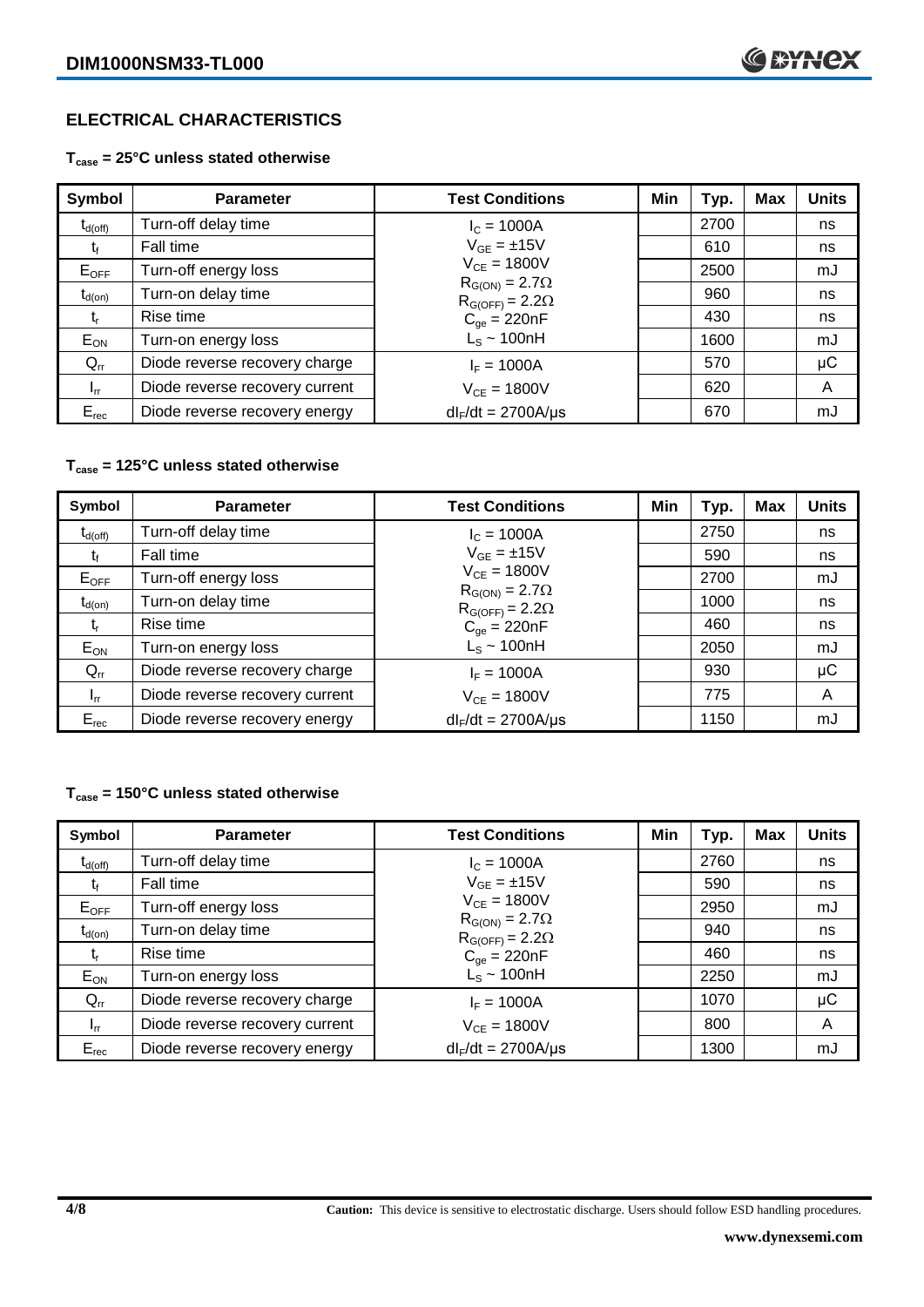

**Caution:** This device is sensitive to electrostatic discharge. Users should follow ESD handling procedures **5/8**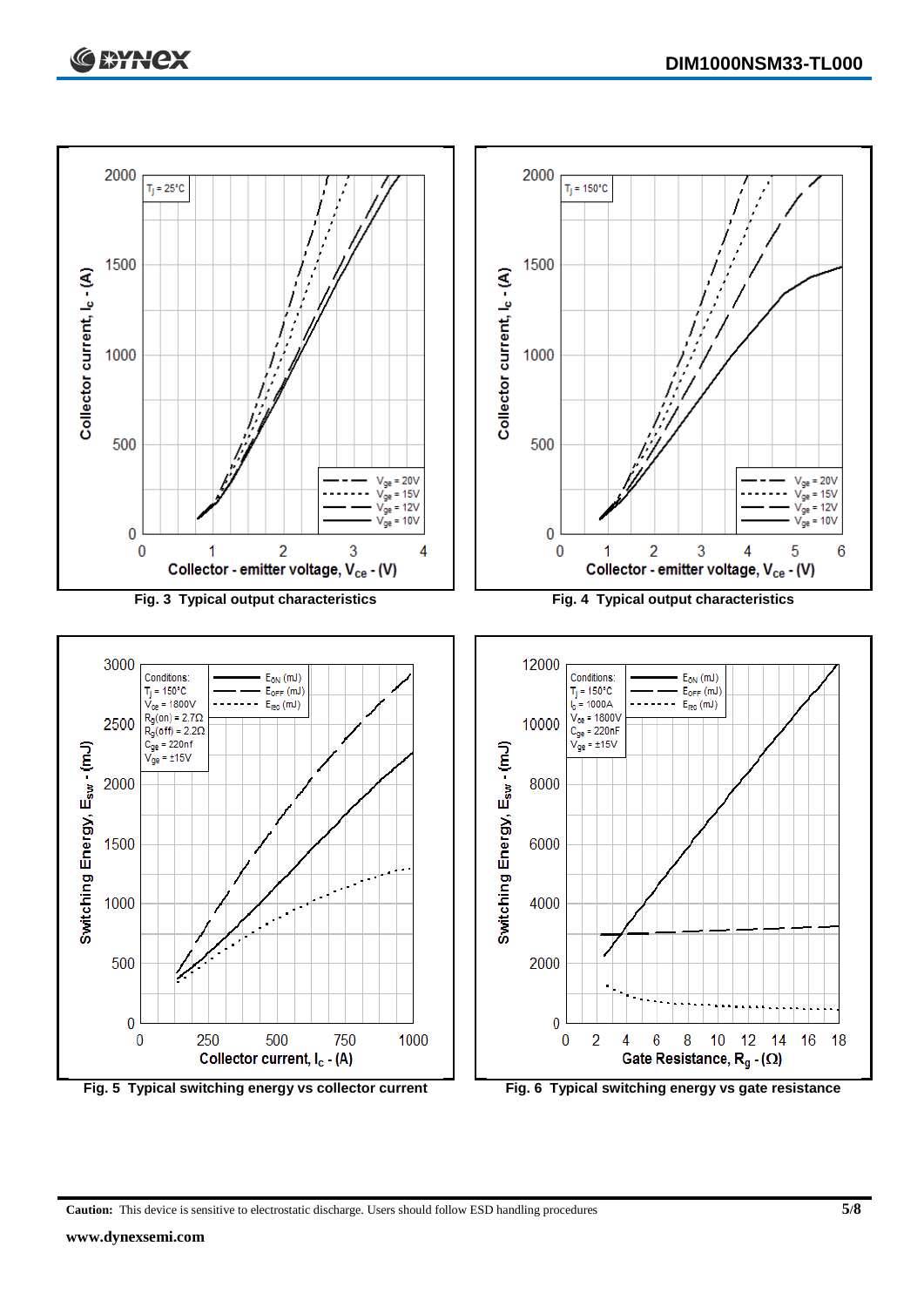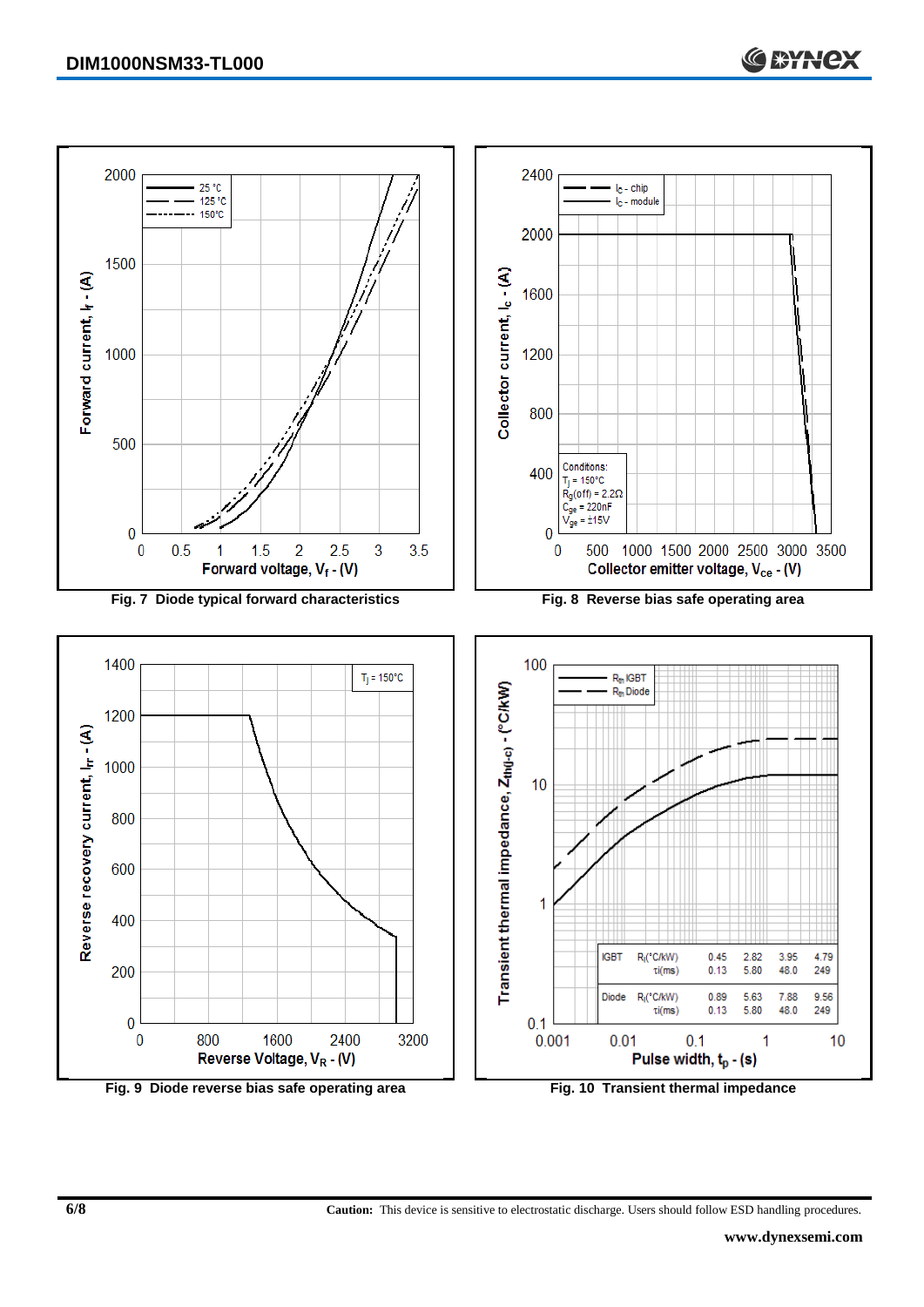



#### **PACKAGE DETAILS**

For further package information, please visit our website or contact Customer Services. All dimensions in mm, unless stated otherwise. **DO NOT SCALE.**



**Caution:** This device is sensitive to electrostatic discharge. Users should follow ESD handling procedures **7/8**